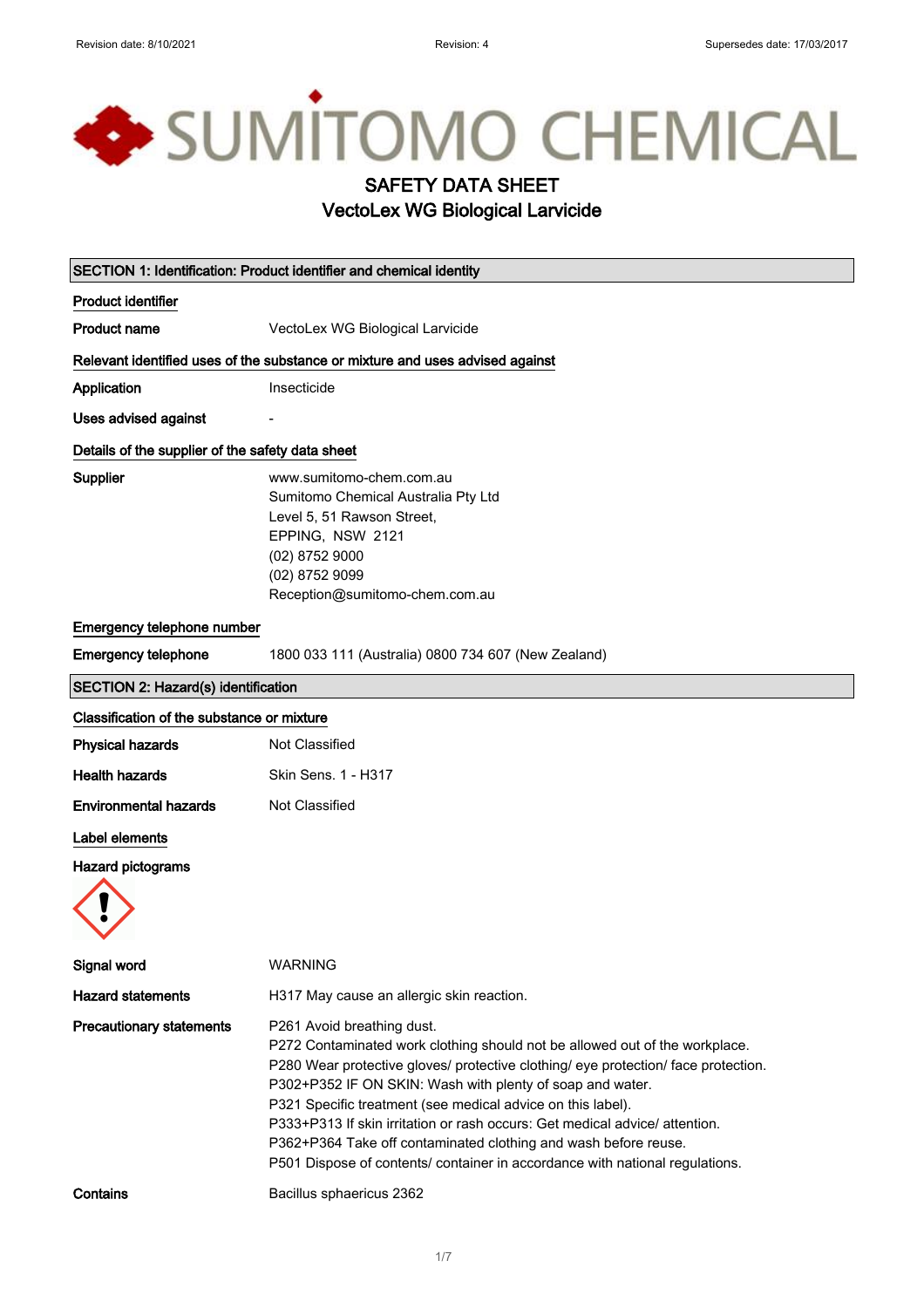#### Other hazards

This product does not contain any substances classified as PBT (persistent, bioaccumulative and toxic) or vPvB (very persistent and very bioaccumulative).

| SECTION 3: Composition and information on ingredients |                                                                                                                                                                                                                                                                                                                                            |
|-------------------------------------------------------|--------------------------------------------------------------------------------------------------------------------------------------------------------------------------------------------------------------------------------------------------------------------------------------------------------------------------------------------|
| <b>Mixtures</b>                                       |                                                                                                                                                                                                                                                                                                                                            |
| Other ingredients deemed not to be hazardous          | 60-100%                                                                                                                                                                                                                                                                                                                                    |
| $CAS$ number: $-$                                     |                                                                                                                                                                                                                                                                                                                                            |
|                                                       |                                                                                                                                                                                                                                                                                                                                            |
| Bacillus sphaericus 2362                              | 5-10%                                                                                                                                                                                                                                                                                                                                      |
| CAS number: -                                         |                                                                                                                                                                                                                                                                                                                                            |
| potassium sorbate                                     | $1 - 5%$                                                                                                                                                                                                                                                                                                                                   |
| CAS number: 24634-61-5                                |                                                                                                                                                                                                                                                                                                                                            |
| <b>SECTION 4: First aid measures</b>                  |                                                                                                                                                                                                                                                                                                                                            |
| Description of first aid measures                     |                                                                                                                                                                                                                                                                                                                                            |
| <b>General information</b>                            | If poisoning occurs, contact a doctor or Poisons Information Centre (Phone Australia 131126;<br>New Zealand 0800 764 766), and follow the advice given. Show this Safety Data Sheet to a<br>doctor.                                                                                                                                        |
| Inhalation                                            | Move affected person to fresh air and keep warm and at rest in a position comfortable for<br>breathing. Maintain an open airway. Loosen tight clothing such as collar, tie or belt. Rinse<br>nose and mouth with water. Never give anything by mouth to an unconscious person. Get<br>medical attention if symptoms are severe or persist. |
| Ingestion                                             | Rinse mouth thoroughly with water. Get medical advice/attention if you feel unwell. Do not<br>induce vomiting unless under the direction of medical personnel.                                                                                                                                                                             |
| <b>Skin Contact</b>                                   | Quickly remove any contamination of the skin with soap and water or recognised skin<br>cleaning agent. It is important to minimise skin contact with the material to prevent a<br>sensitization response. Seek medical attention if irritation develops.                                                                                   |
| Eye contact                                           | Rinse with water. Remove any contact lenses and open eyelids wide apart. Get medical<br>attention if any discomfort continues.                                                                                                                                                                                                             |
| <b>Protection of first aiders</b>                     | First aid personnel should wear appropriate protective equipment during any rescue.                                                                                                                                                                                                                                                        |
|                                                       | Most important symptoms and effects, both acute and delayed                                                                                                                                                                                                                                                                                |
| <b>General information</b>                            | The severity of the symptoms described will vary dependent on the concentration and the<br>length of exposure.                                                                                                                                                                                                                             |
| Inhalation                                            | No specific symptoms known.                                                                                                                                                                                                                                                                                                                |
| Ingestion                                             | No specific symptoms known.                                                                                                                                                                                                                                                                                                                |
| <b>Skin contact</b>                                   | May cause skin sensitization                                                                                                                                                                                                                                                                                                               |
| Eye contact                                           | May cause minor irritation                                                                                                                                                                                                                                                                                                                 |
|                                                       | Indication of any immediate medical attention and special treatment needed                                                                                                                                                                                                                                                                 |
| Notes for the doctor                                  | Treat symptomatically.                                                                                                                                                                                                                                                                                                                     |
| <b>SECTION 5: Firefighting measures</b>               |                                                                                                                                                                                                                                                                                                                                            |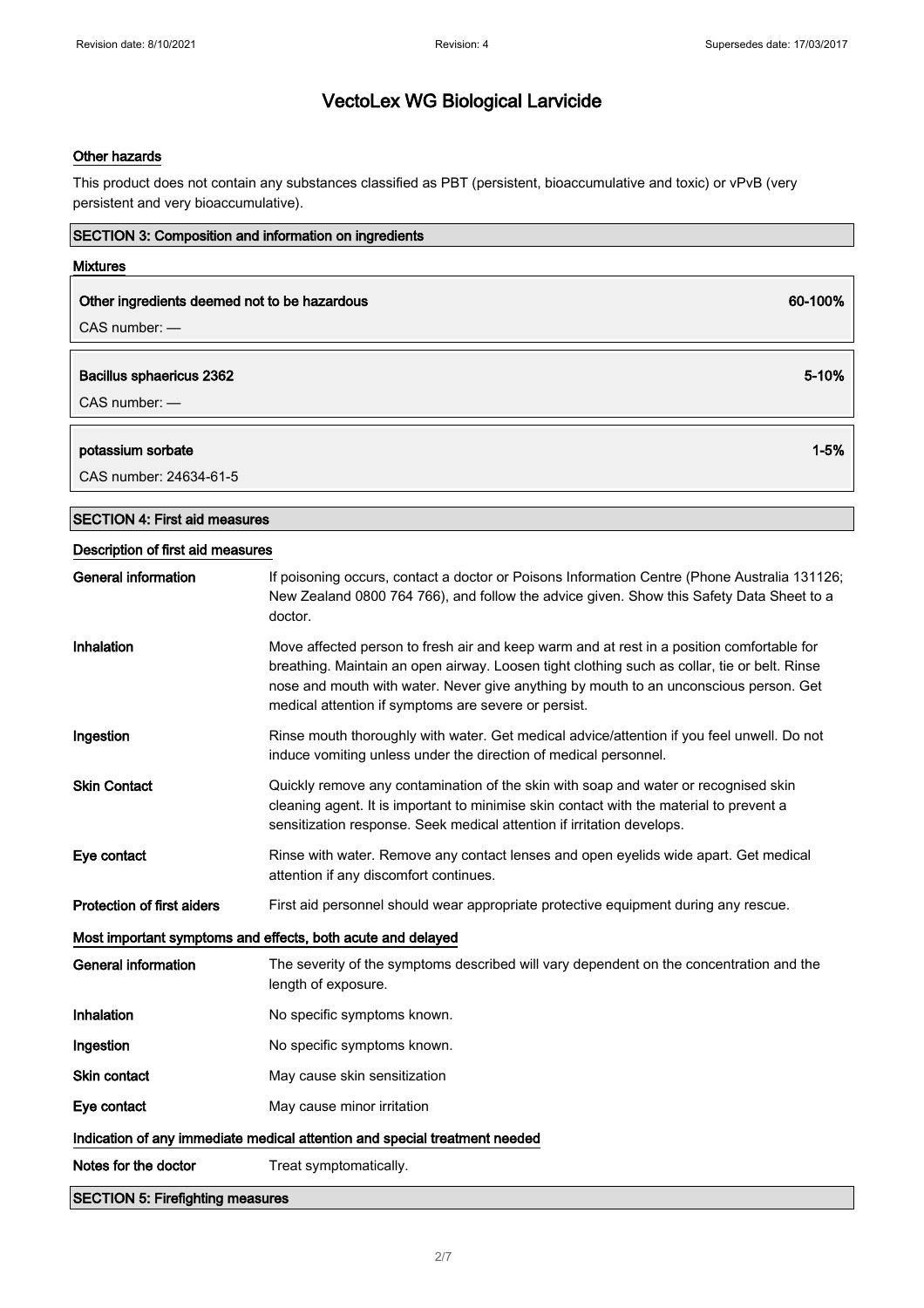#### Extinguishing media

| Suitable extinguishing media                          | The product is not flammable. Extinguish with alcohol-resistant foam, carbon dioxide, dry<br>powder or water fog. Use fire-extinguishing media suitable for the surrounding fire.                                                                                                                                                                                                                                          |
|-------------------------------------------------------|----------------------------------------------------------------------------------------------------------------------------------------------------------------------------------------------------------------------------------------------------------------------------------------------------------------------------------------------------------------------------------------------------------------------------|
| Unsuitable extinguishing<br>media                     | Do not use water jet as an extinguisher, as this will spread the fire.                                                                                                                                                                                                                                                                                                                                                     |
| Special hazards arising from the substance or mixture |                                                                                                                                                                                                                                                                                                                                                                                                                            |
| Specific hazards                                      | None known.                                                                                                                                                                                                                                                                                                                                                                                                                |
| Hazardous combustion<br>products                      | Thermal decomposition or combustion products may include the following substances:<br>Harmful gases or vapours.                                                                                                                                                                                                                                                                                                            |
| Advice for firefighters                               |                                                                                                                                                                                                                                                                                                                                                                                                                            |
| Protective actions during<br>firefighting             | Avoid breathing fire gases or vapours. Evacuate area. Cool containers exposed to heat with<br>water spray and remove them from the fire area if it can be done without risk. Cool containers<br>exposed to flames with water until well after the fire is out. Control run-off water by containing<br>and keeping it out of sewers and watercourses. If risk of water pollution occurs, notify<br>appropriate authorities. |
| Special protective equipment<br>for firefighters      | Wear positive-pressure self-contained breathing apparatus (SCBA) and appropriate protective<br>clothing. Firefighter's clothing conforming to Australia/New Zealand Standards AS/NZS 4967<br>(for clothing) AS/NZS 1801 (for helmets), AS/NZS 4821 (for protective boots), AS/NZS 1801<br>(for protective gloves) will provide a basic level of protection for chemical incidents.                                         |

## SECTION 6: Accidental release measures Personal precautions, protective equipment and emergency procedures Personal precautions Wear protective clothing as described in Section 8 of this safety data sheet. No action shall be taken without appropriate training or involving any personal risk. Avoid inhalation of dust and vapours. Use suitable respiratory protection if ventilation is inadequate. Avoid contact with skin and eyes. Environmental precautions **Environmental precautions** Avoid discharge into drains or watercourses or onto the ground. Methods and material for containment and cleaning up Methods for cleaning up Wear protective clothing as described in Section 8 of this safety data sheet. Clear up spills immediately and dispose of waste safely. Collect spillage with a shovel and broom, or similar and reuse, if possible. Collect and place in suitable waste disposal containers and seal securely. Flush contaminated area with plenty of water. Wash thoroughly after dealing with a spillage. For waste disposal, see Section 13. Reference to other sections Reference to other sections For personal protection, see Section 8. See Section 11 for additional information on health hazards. See Section 12 for additional information on ecological hazards. For waste disposal, see Section 13. SECTION 7: Handling and storage, including how the chemical may be safely used

#### Precautions for safe handling

Usage precautions Wear protective clothing as described in Section 8 of this safety data sheet. Keep away from food, drink and animal feeding stuffs. Keep container tightly sealed when not in use. Do not handle until all safety precautions have been read and understood. Do not handle broken packages without protective equipment. Do not reuse empty containers.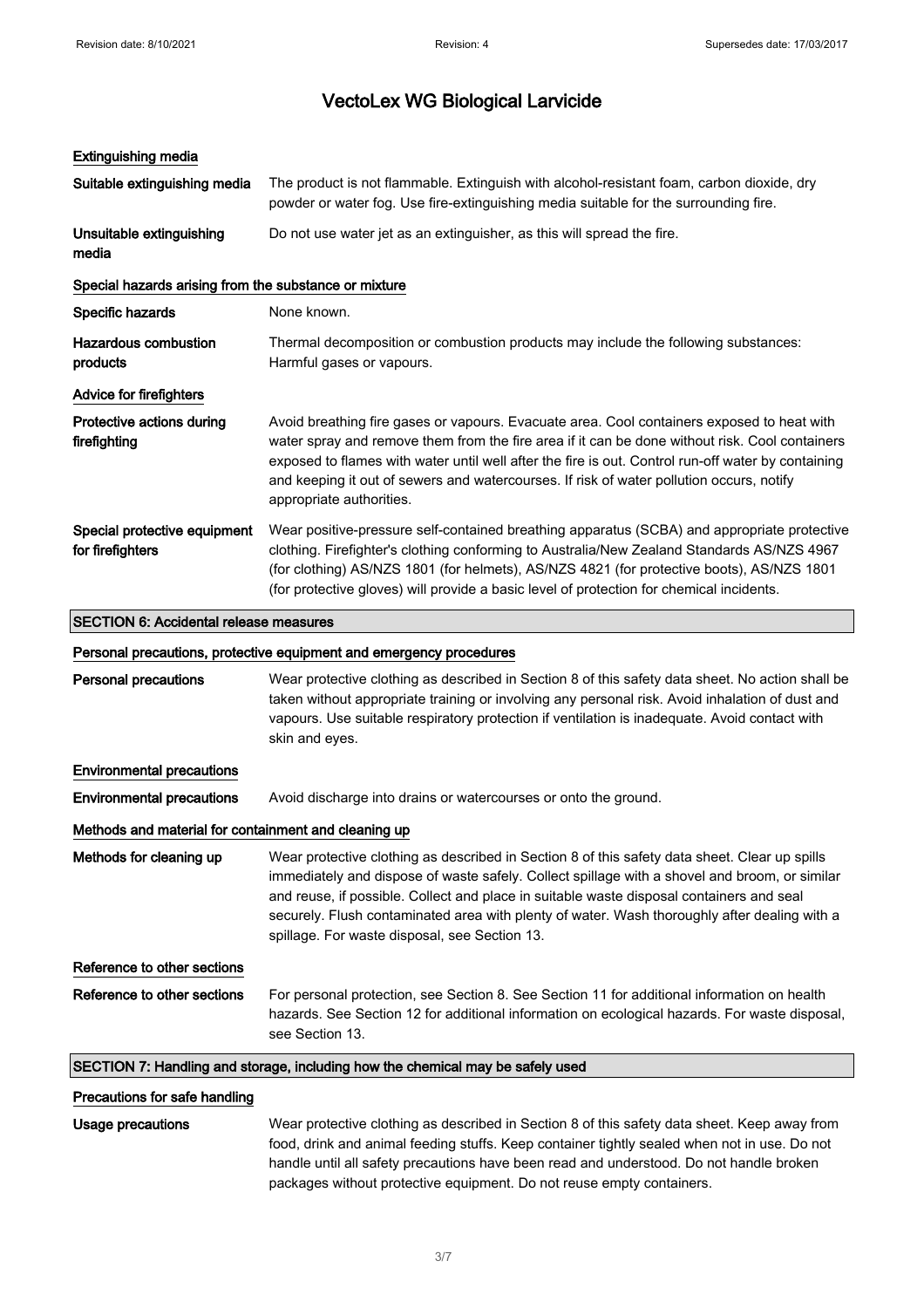| Advice on general<br>occupational hygiene                    | Wash promptly if skin becomes contaminated. Take off contaminated clothing and wash<br>before reuse. Wash contaminated clothing before reuse.                     |
|--------------------------------------------------------------|-------------------------------------------------------------------------------------------------------------------------------------------------------------------|
| Conditions for safe storage, including any incompatibilities |                                                                                                                                                                   |
| Storage precautions                                          | Keep only in the original container. Keep container tightly closed, in a cool, well ventilated<br>place. Keep containers upright. Protect containers from damage. |
| Specific end use(s)                                          |                                                                                                                                                                   |
| Specific end use(s)                                          | The identified uses for this product are detailed in Section 1                                                                                                    |
| <b>SECTION 8: Exposure controls and personal protection</b>  |                                                                                                                                                                   |

#### Control parameters

#### Occupational exposure limits

No value assigned for this specific material by Safe Work Australia

#### Exposure controls

#### Protective equipment



| Appropriate engineering<br>controls       | Provide adequate ventilation. Observe any occupational exposure limits for the product or<br>ingredients.                                                                                                                                                                                                                                                                                                                                                                                                                                                                                                           |
|-------------------------------------------|---------------------------------------------------------------------------------------------------------------------------------------------------------------------------------------------------------------------------------------------------------------------------------------------------------------------------------------------------------------------------------------------------------------------------------------------------------------------------------------------------------------------------------------------------------------------------------------------------------------------|
| Eye/face protection                       | Unless the assessment indicates a higher degree of protection is required, the following<br>protection should be worn: Tight-fitting safety glasses.                                                                                                                                                                                                                                                                                                                                                                                                                                                                |
| Hand protection                           | It is recommended that chemical-resistant, impervious gloves are worn. The most suitable<br>glove should be chosen in consultation with the glove supplier/manufacturer, who can provide<br>information about the breakthrough time of the glove material. To protect hands from<br>chemicals, gloves should comply with Australia/New Zealand Standard AS/NZS 2161.<br>Considering the data specified by the glove manufacturer, check during use that the gloves<br>are retaining their protective properties and change them as soon as any deterioration is<br>detected. Frequent changes are recommended.      |
| Other skin and body<br>protection         | May cause skin sensitisation or allergic reactions in sensitive individuals. Wear appropriate<br>clothing to prevent repeated or prolonged skin contact.                                                                                                                                                                                                                                                                                                                                                                                                                                                            |
| Hygiene measures                          | Wash hands thoroughly after handling. Wash at the end of each work shift and before eating,<br>smoking and using the toilet. Do not eat, drink or smoke when using this product.                                                                                                                                                                                                                                                                                                                                                                                                                                    |
| <b>Respiratory protection</b>             | Ensure all respiratory protective equipment is suitable for its intended use and complies with<br>Australia/New Zealand Standard AS/NZS 1716. Check that the respirator fits tightly and the<br>filter is changed regularly. Gas and combination filter cartridges should comply with<br>Australia/New Zealand Standard AS/NZS 1716. Full face mask respirators with replaceable<br>filter cartridges should comply with Australia/New Zealand Standard AS/NZS 1716. Half mask<br>and quarter mask respirators with replaceable filter cartridges should comply with<br>Australia/New Zealand Standard AS/NZS 1716. |
| <b>Environmental exposure</b><br>controls | Keep container tightly sealed when not in use. Emissions from ventilation or work process<br>equipment should be checked to ensure they comply with the requirements of environmental<br>protection legislation. In some cases, fume scrubbers, filters or engineering modifications to<br>the process equipment will be necessary to reduce emissions to acceptable levels.                                                                                                                                                                                                                                        |

SECTION 9: Physical and chemical properties

Information on basic physical and chemical properties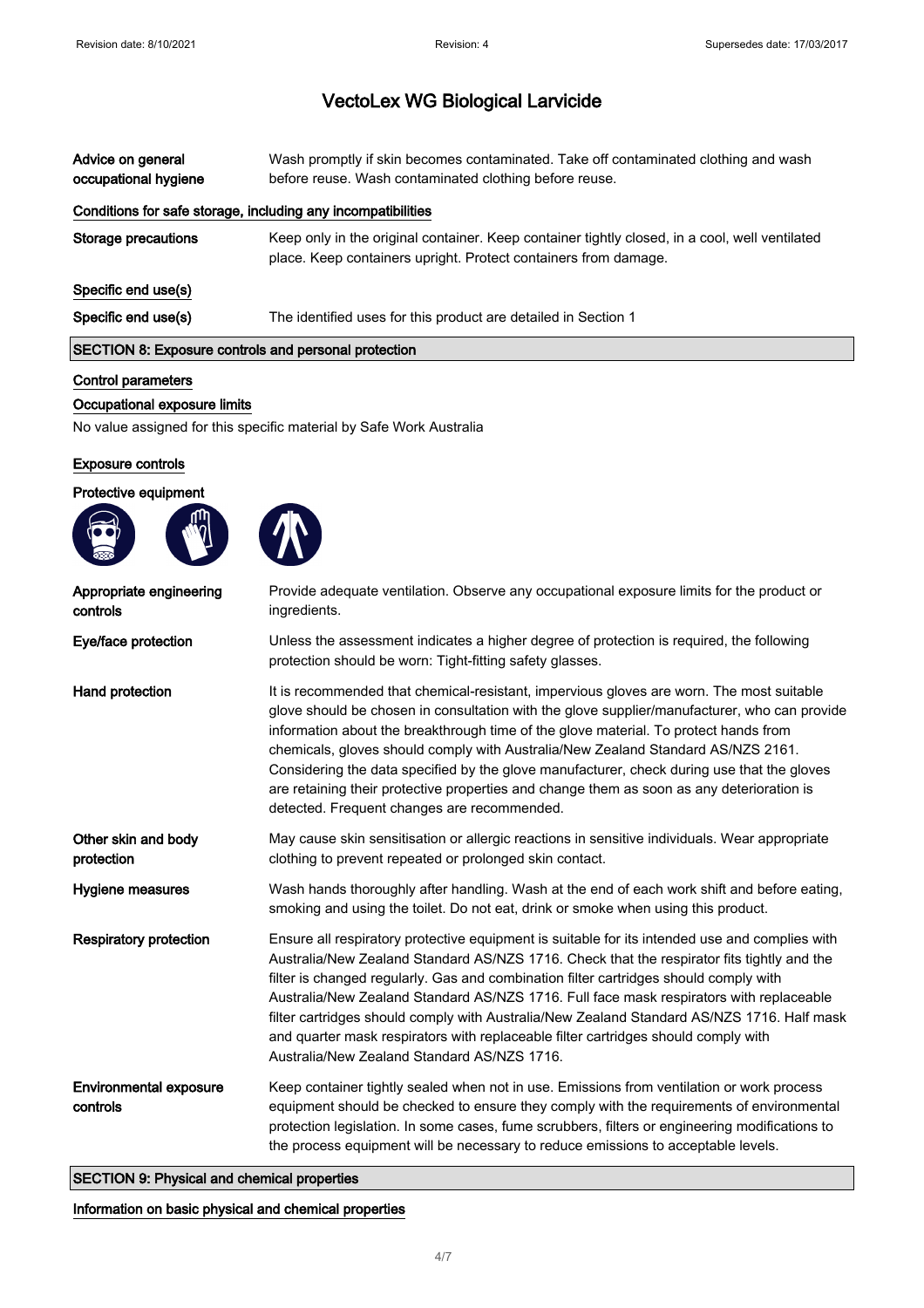| Appearance                                                           | Granules                                                                                                                                                                |
|----------------------------------------------------------------------|-------------------------------------------------------------------------------------------------------------------------------------------------------------------------|
| Colour                                                               | Tan. to Brown.                                                                                                                                                          |
| Odour                                                                | Characteristic.                                                                                                                                                         |
| <b>SECTION 10: Stability and reactivity</b>                          |                                                                                                                                                                         |
| Reactivity                                                           | There are no known reactivity hazards associated with this product.                                                                                                     |
| <b>Stability</b>                                                     | Stable at normal ambient temperatures and when used as recommended. Stable under the<br>prescribed storage conditions.                                                  |
| Possibility of hazardous<br>reactions                                | No potentially hazardous reactions known.                                                                                                                               |
| Conditions to avoid                                                  | There are no known conditions that are likely to result in a hazardous situation.                                                                                       |
| <b>Materials to avoid</b>                                            | No specific material or group of materials is likely to react with the product to produce a<br>hazardous situation.                                                     |
| Hazardous decomposition<br>products                                  | Does not decompose when used and stored as recommended. Thermal decomposition or<br>combustion products may include the following substances: Harmful gases or vapours. |
| <b>SECTION 11: Toxicological information</b>                         |                                                                                                                                                                         |
| Information on toxicological effects                                 |                                                                                                                                                                         |
| Acute toxicity - oral                                                |                                                                                                                                                                         |
| Notes (oral LD <sub>50</sub> )                                       | $LD_{50} > 5,000$ mg/kg, , Rat                                                                                                                                          |
| Acute toxicity - dermal                                              |                                                                                                                                                                         |
| Notes (dermal LD <sub>50</sub> )                                     | $LD_{50} > 2,000$ mg/kg, , Rat                                                                                                                                          |
| Acute toxicity - inhalation<br>Notes (inhalation LC <sub>50</sub> )  | $LC_{50}$ >0.09 mg (highest attainable conc.), Rat, $(4 h)$                                                                                                             |
| Skin corrosion/irritation<br>Animal data                             | Slightly irritating. (Rabbit)                                                                                                                                           |
| Serious eye damage/irritation<br>Serious eye damage/irritation       | Slightly irritating. (Rabbit)                                                                                                                                           |
| <b>Respiratory sensitisation</b><br><b>Respiratory sensitisation</b> | Based on available data the classification criteria are not met.                                                                                                        |
| <b>Skin sensitisation</b><br><b>Skin sensitisation</b>               | Skin sensitizer.                                                                                                                                                        |
| Germ cell mutagenicity<br>Genotoxicity - in vitro                    | Based on available data the classification criteria are not met.                                                                                                        |
| Carcinogenicity<br>Carcinogenicity                                   | Based on available data the classification criteria are not met.                                                                                                        |
| <b>IARC</b> carcinogenicity                                          | None of the ingredients are listed or exempt.                                                                                                                           |
| Reproductive toxicity                                                |                                                                                                                                                                         |
| Reproductive toxicity - fertility                                    | Based on available data the classification criteria are not met.                                                                                                        |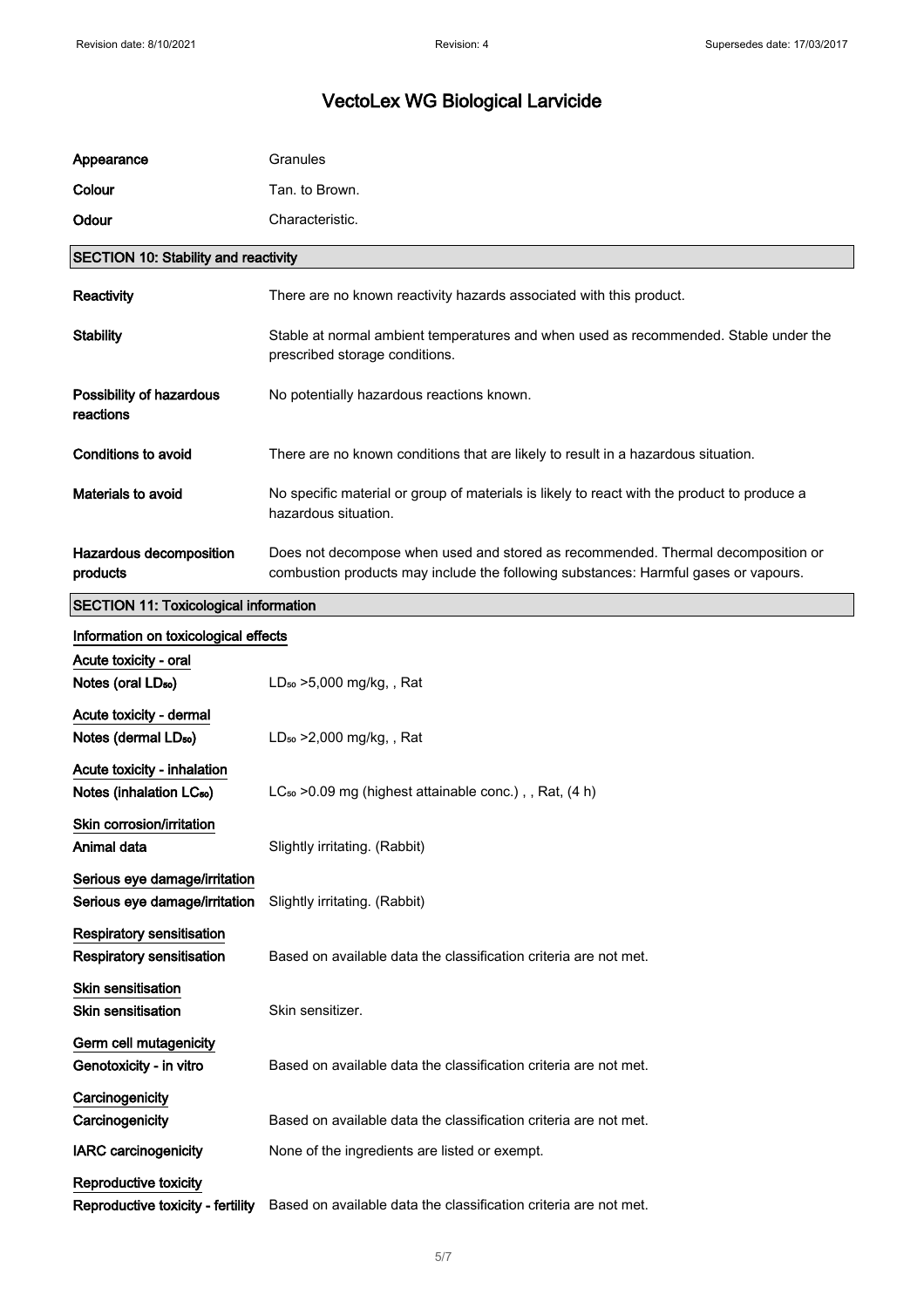| Reproductive toxicity -<br>development             | Based on available data the classification criteria are not met.                                                                   |
|----------------------------------------------------|------------------------------------------------------------------------------------------------------------------------------------|
| Specific target organ toxicity - single exposure   |                                                                                                                                    |
| STOT - single exposure                             | Not classified as a specific target organ toxicant after a single exposure.                                                        |
| Specific target organ toxicity - repeated exposure |                                                                                                                                    |
| STOT - repeated exposure                           | Not classified as a specific target organ toxicant after repeated exposure.                                                        |
| <b>Aspiration hazard</b><br>Aspiration hazard      | Not relevant. Solid.                                                                                                               |
| <b>General information</b>                         | The severity of the symptoms described will vary dependent on the concentration and the<br>length of exposure.                     |
| Inhalation                                         | No specific symptoms known.                                                                                                        |
| Ingestion                                          | No specific symptoms known.                                                                                                        |
| <b>Skin Contact</b>                                | May be slightly irritating to skin.                                                                                                |
| Eye contact                                        | May be slightly irritating to eyes.                                                                                                |
| Route of exposure                                  | Ingestion Inhalation Skin and/or eye contact                                                                                       |
| <b>Target Organs</b>                               | No specific target organs known.                                                                                                   |
| <b>SECTION 12: Ecological information</b>          |                                                                                                                                    |
| Ecotoxicity                                        | Not regarded as dangerous for the environment. However, large or frequent spills may have<br>hazardous effects on the environment. |
| <b>Toxicity</b>                                    | Based on available data the classification criteria are not met. Data for active ingredient only.                                  |
| Acute aquatic toxicity                             |                                                                                                                                    |
| Acute toxicity - fish                              | LC <sub>50</sub> , 96 hour: >15.5 mg/l, Oncorhynchus mykiss (Rainbow trout), Lepomis macrochirus<br>(Bluegill)                     |
| Acute toxicity - aquatic<br>invertebrates          | EC <sub>50</sub> , 48 hour: >15.5 mg/l, Daphnia magna                                                                              |
| Persistence and degradability                      |                                                                                                                                    |
| Persistence and degradability                      | The degradability of the product is not known.                                                                                     |
| <b>Bioaccumulative potential</b>                   |                                                                                                                                    |
| <b>Bioaccumulative Potential</b>                   | No data available on bioaccumulation.                                                                                              |
| Mobility in soil                                   |                                                                                                                                    |
| <b>Mobility</b>                                    | No data available.                                                                                                                 |
| Other adverse effects                              |                                                                                                                                    |
| Other adverse effects                              | None known.                                                                                                                        |
| <b>SECTION 13: Disposal considerations</b>         |                                                                                                                                    |
|                                                    |                                                                                                                                    |

Waste treatment methods